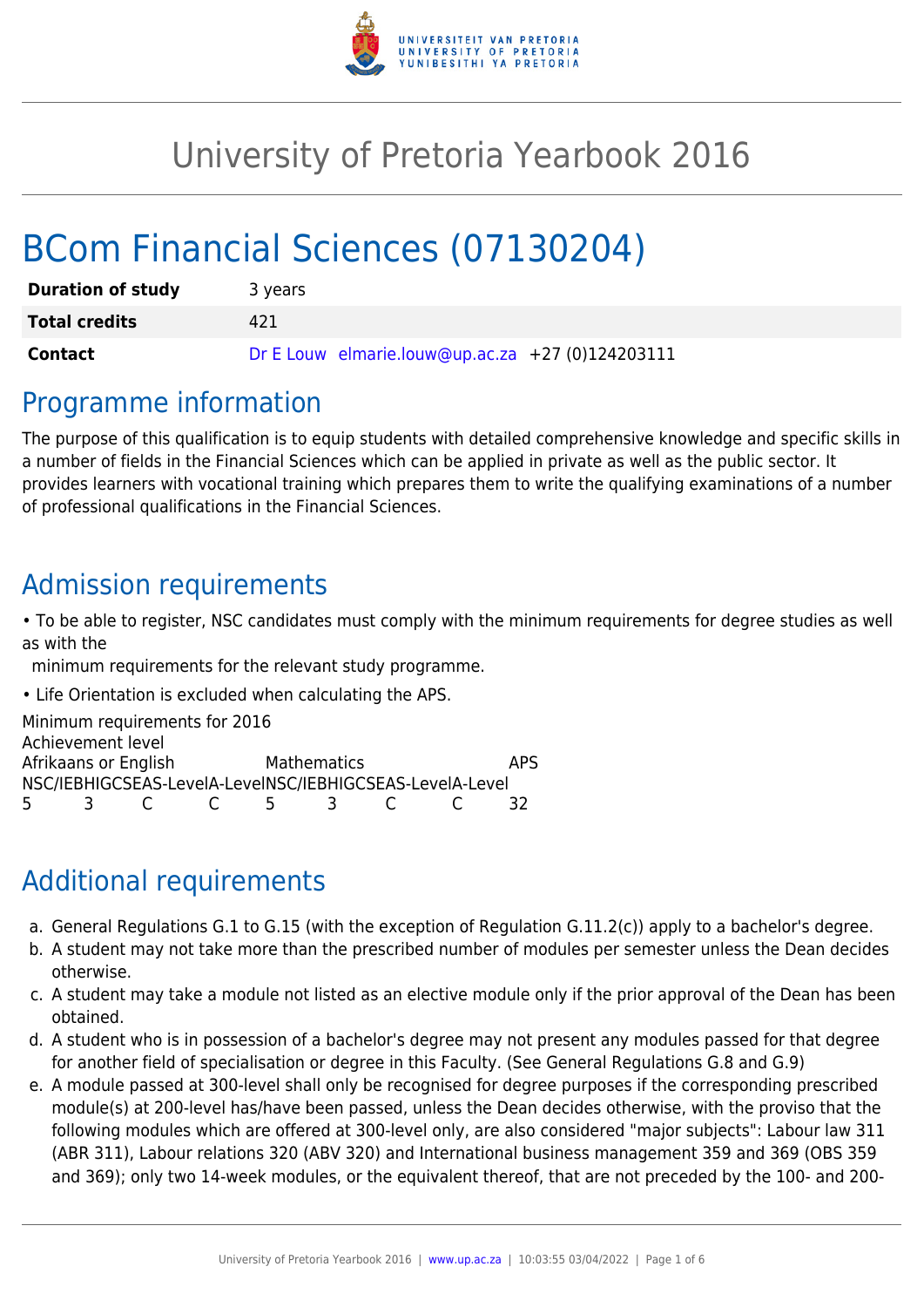

level modules, may be taken for degree purposes. In other words, at least four 14-week modules must be taken at 300-level that are preceded by the 100- and 200-level, except for modules offered on 200- and 300 level only.

- f. A module already passed may only be repeated with the approval of the Dean.
- g. A module passed may not be taken into account for more than one degree or field of specialisation.
- h. It remains the student's responsibility to ascertain, prior to registration, whether all the modules he/she intends taking can be accommodated in the class, test and examination timetables.
- i. The Faculty of Economic and Management Sciences supports an outcomes-based education system and places a high premium on the development of specific academic competences. Class attendance in all modules and for the full duration of all programmes is therefore compulsory for all students.
- j. The Dean has the right of authorisation regarding matters not provided for in the General Regulations or the Faculty Regulations.

# Other programme-specific information

#### **Note: See the alphabetical list of modules for prerequisites of all modules.**

- 1. At 300-level, any three of the following must be taken as majors: Financial accounting (FRK), Financial management (FBS), Internal auditing (IOK) or Taxation (BEL).
- 2. Financial management 210 and 220 are required to take Financial management as a major in the third year. Financial management as a major is a prerequisite to apply for admission to the BComHons (Financial Management Sciences) degree.

#### **Specialisation modules:** FBS 310, 320, FRK 311, 321, IOK 311, 321, BEL 300

#### **"Major subject"**

To be considered a "major subject" the equivalent of four 14-week modules, including two at 300-level, must be passed provided that:

- the following modules which are offered at 300-level only, are also considered "major subjects": Labour law 311 (ABR 311), Labour relations 320 (ABV 320), and International business management 359 and 369 (OBS 359 and 369);
- only two 14-week modules, or the equivalent thereof, that are not preceded by the 100- and 200-level modules, may be taken for degree purposes. In other words, at least four 14-week modules must be taken at 300-level that are preceded by the 100- and 200-level, except for modules offered on 200- and 300-level only.

# Promotion to next study year

According to General Regulation G.3 students have to comply with certain requirements as set by the Faculty Board.

- a. A student must pass at least 4 core semester or 2 core year modules to be admitted to the subsequent year of study.
- b. If a student has passed less than the required minimum of 4 core semester or 2 core year modules, he/she will not be readmitted to the Faculty of Economic and Management Sciences. Such a student may apply in writing to the Faculty's Admissions Committee to be readmitted conditionally – with the proviso that the Admissions Committee may set further conditions with regards to the student's academic progress. The Faculty's Admissions Committee may deny a student's application for readmission.
- c. If a student has been readmitted conditionally, his/her academic progress will be monitored after the first semester examinations to determine whether he/she has complied with the requirements set by the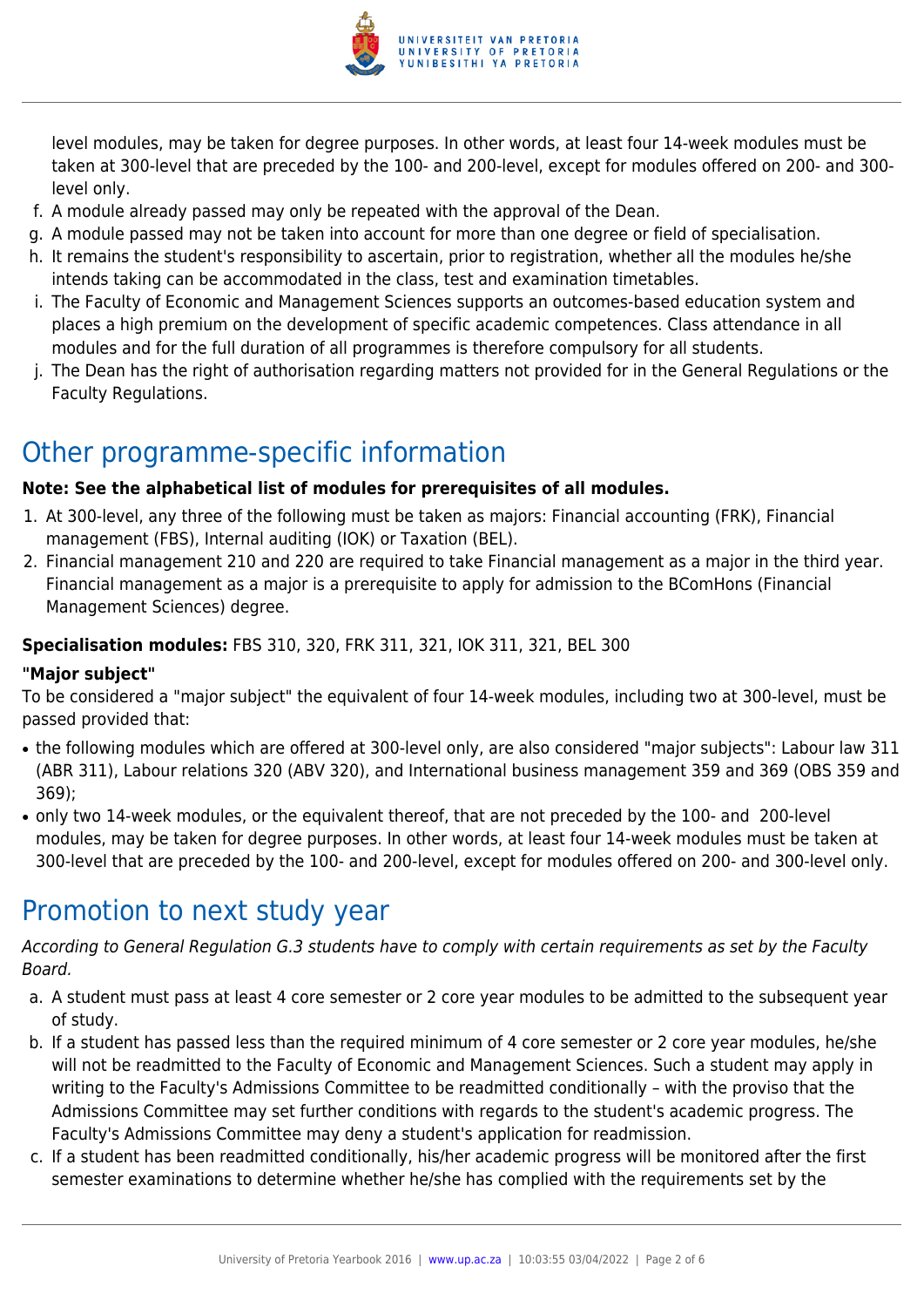

Admissions Committee. If not, his/her studies will be suspended.

- d. A student whose studies have been suspended because of his/her poor academic performance has the right to appeal against the decision of the Faculty's Admissions Committee.
- e. A student may be refused promotion to a subsequent year of study if the prescribed tuition fees are not paid.
- f. A student may be refused admission to the examination, or promotion to a subsequent year of study or promotion in a module (if applicable) if he/ she fails to fulfil the attendance requirements. Class attendance in all modules and for the full duration of all programmes is compulsory for all students.

### Pass with distinction

- a. A degree may be awarded with distinction provided the candidate meets the following criteria:
- i. Completes the degree within three years;
- ii. Obtains a Cumulative Grade Point Average CGPA) of 75%;
- iii. Repeated passed modules will not be considered. The initial pass mark of module will be used when calculating the GPA.
- b. Transferees from other faculties and from other universities who still complete their bachelor degrees (including credits transferred and recognised from the degrees they registered for originally) within three years will be considered as exceptional cases by the Dean.
- c. The GPA will be not be rounded up to a whole number.
- d. Exceptional cases will be considered by the Dean.

## General information

#### **Minimum requirements for bachelor's degrees; semester and year modules; new regulations**

- 1. Students who commenced their studies before 2015 must complete the programme in terms of the curriculum of the year in which they commenced their studies, or in terms of the curriculum of the year in which they switched to their current field of specialisation. Students who prefer to do so may, however, apply to change over to the latest curriculum, but then they should comply with all the requirements thereof and they may not revert to the regulations of an earlier year.
- 2. Students who are registering for a degree programme for the first time in 2015 must take the modules indicated under the particular field of specialisation.

**Please note**: Only two 14-week modules, or the equivalent thereof, that are not preceded by the 100- and 200 level modules, may be taken for degree purposes. In other words, at least four 14-week modules must be taken at 300-level that are preceded by the 100- and 200-level, except for modules offered on 200- and 300-level only. It is thus the responsibility of students to ensure before registration, that their curricula comply with all the requirements of the applicable regulations.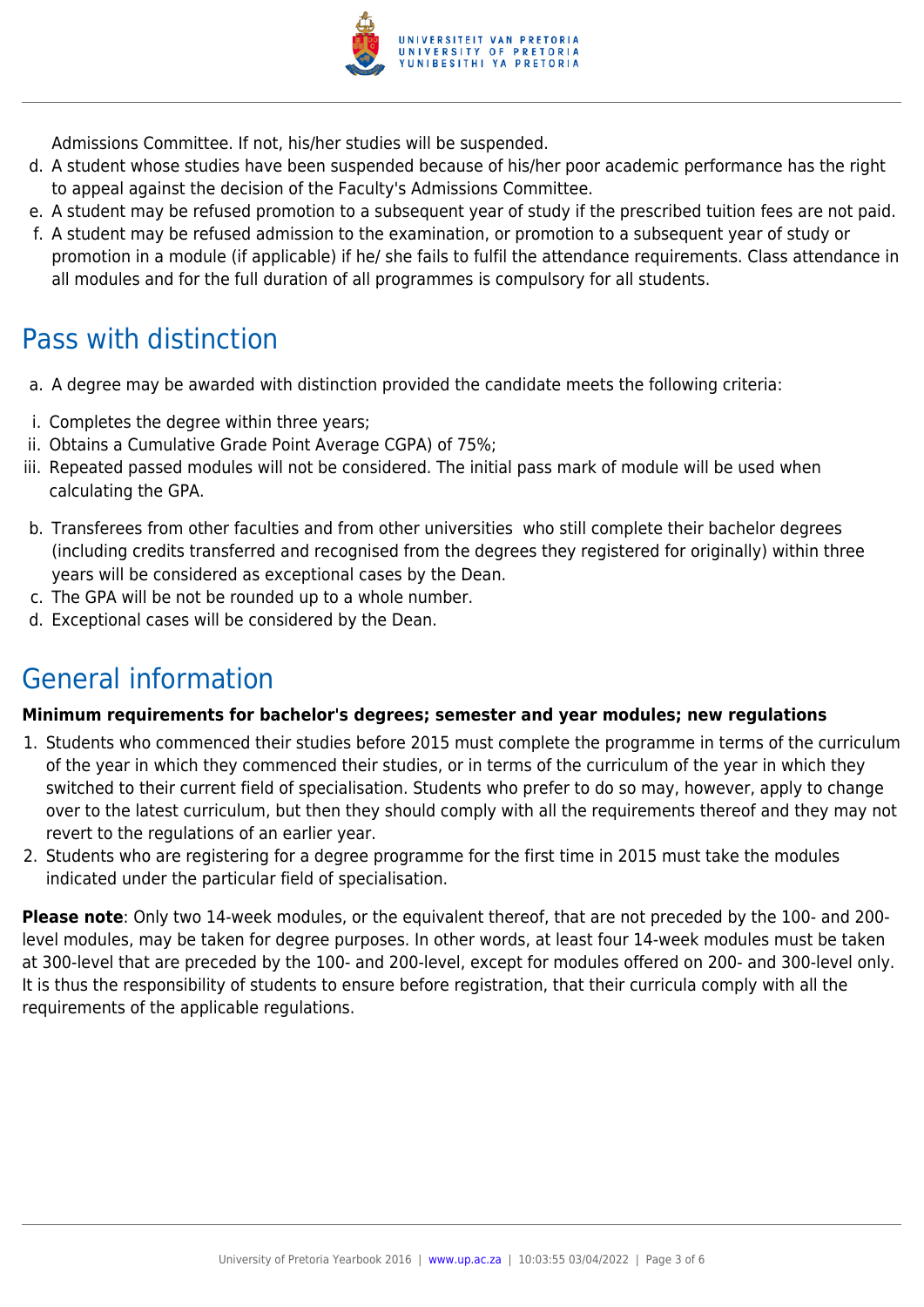

## Curriculum: Year 1

#### **Minimum credits: 130**

### **Fundamental modules**

[Academic information management 101](https://www.up.ac.za/yearbooks/2016/modules/view/AIM 101) (AIM 101) - Credits: 6.00 [Academic literacy for Economic and Management Sciences 124](https://www.up.ac.za/yearbooks/2016/modules/view/ALL 124) (ALL 124) - Credits: 6.00 [Academic orientation 107](https://www.up.ac.za/yearbooks/2016/modules/view/UPO 107) (UPO 107) - Credits: 0.00

### **Core modules**

[Economics 110](https://www.up.ac.za/yearbooks/2016/modules/view/EKN 110) (EKN 110) - Credits: 10.00 [Economics 120](https://www.up.ac.za/yearbooks/2016/modules/view/EKN 120) (EKN 120) - Credits: 10.00 [Financial accounting 111](https://www.up.ac.za/yearbooks/2016/modules/view/FRK 111) (FRK 111) - Credits: 10.00 [Financial accounting 121](https://www.up.ac.za/yearbooks/2016/modules/view/FRK 121) (FRK 121) - Credits: 12.00 [Informatics 112](https://www.up.ac.za/yearbooks/2016/modules/view/INF 112) (INF 112) - Credits: 10.00 [Business management 114](https://www.up.ac.za/yearbooks/2016/modules/view/OBS 114) (OBS 114) - Credits: 10.00 [Business management 124](https://www.up.ac.za/yearbooks/2016/modules/view/OBS 124) (OBS 124) - Credits: 10.00 [Statistics 110](https://www.up.ac.za/yearbooks/2016/modules/view/STK 110) (STK 110) - Credits: 13.00 [Statistics 120](https://www.up.ac.za/yearbooks/2016/modules/view/STK 120) (STK 120) - Credits: 13.00 [Informatics 171](https://www.up.ac.za/yearbooks/2016/modules/view/INF 171) (INF 171) - Credits: 20.00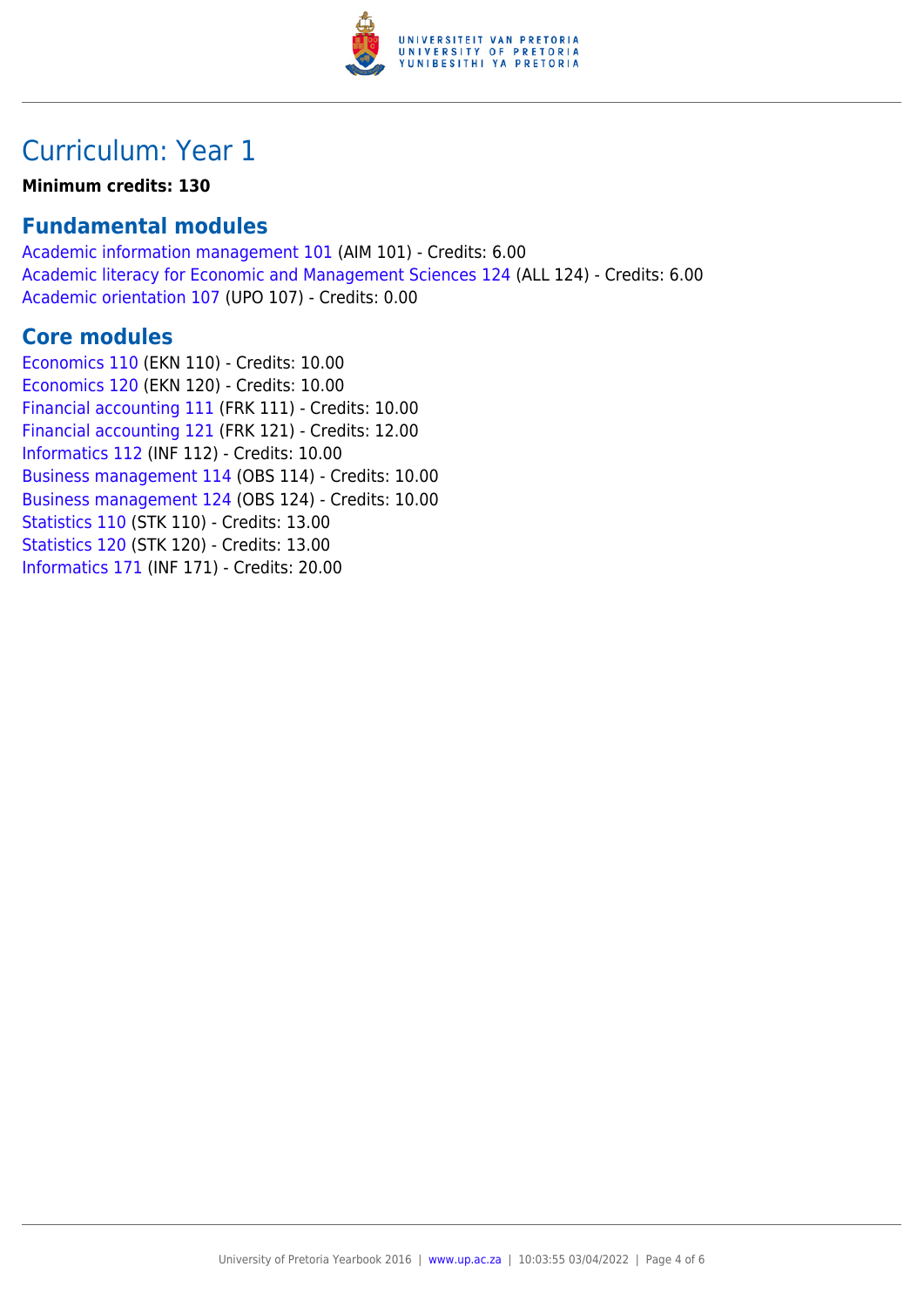

### Curriculum: Year 2

**Minimum credits: 181**

### **Fundamental modules**

[Introduction to moral and political philosophy 251](https://www.up.ac.za/yearbooks/2016/modules/view/FIL 251) (FIL 251) - Credits: 10.00

### **Core modules**

[Taxation 200](https://www.up.ac.za/yearbooks/2016/modules/view/BEL 200) (BEL 200) - Credits: 32.00 [Business law 210](https://www.up.ac.za/yearbooks/2016/modules/view/BER 210) (BER 210) - Credits: 16.00 [Business law 220](https://www.up.ac.za/yearbooks/2016/modules/view/BER 220) (BER 220) - Credits: 16.00 [Financial management 210](https://www.up.ac.za/yearbooks/2016/modules/view/FBS 210) (FBS 210) - Credits: 16.00 [Financial management 220](https://www.up.ac.za/yearbooks/2016/modules/view/FBS 220) (FBS 220) - Credits: 16.00 [Financial accounting 211](https://www.up.ac.za/yearbooks/2016/modules/view/FRK 211) (FRK 211) - Credits: 16.00 [Financial accounting 221](https://www.up.ac.za/yearbooks/2016/modules/view/FRK 221) (FRK 221) - Credits: 16.00 [Informatics 264](https://www.up.ac.za/yearbooks/2016/modules/view/INF 264) (INF 264) - Credits: 8.00 [Internal auditing 211](https://www.up.ac.za/yearbooks/2016/modules/view/IOK 211) (IOK 211) - Credits: 16.00 [Internal auditing 221](https://www.up.ac.za/yearbooks/2016/modules/view/IOK 221) (IOK 221) - Credits: 16.00 [Financial management 212](https://www.up.ac.za/yearbooks/2016/modules/view/FBS 212) (FBS 212) - Credits: 16.00 [Financial management 222](https://www.up.ac.za/yearbooks/2016/modules/view/FBS 222) (FBS 222) - Credits: 16.00 [Informatics 281](https://www.up.ac.za/yearbooks/2016/modules/view/INF 281) (INF 281) - Credits: 3.00